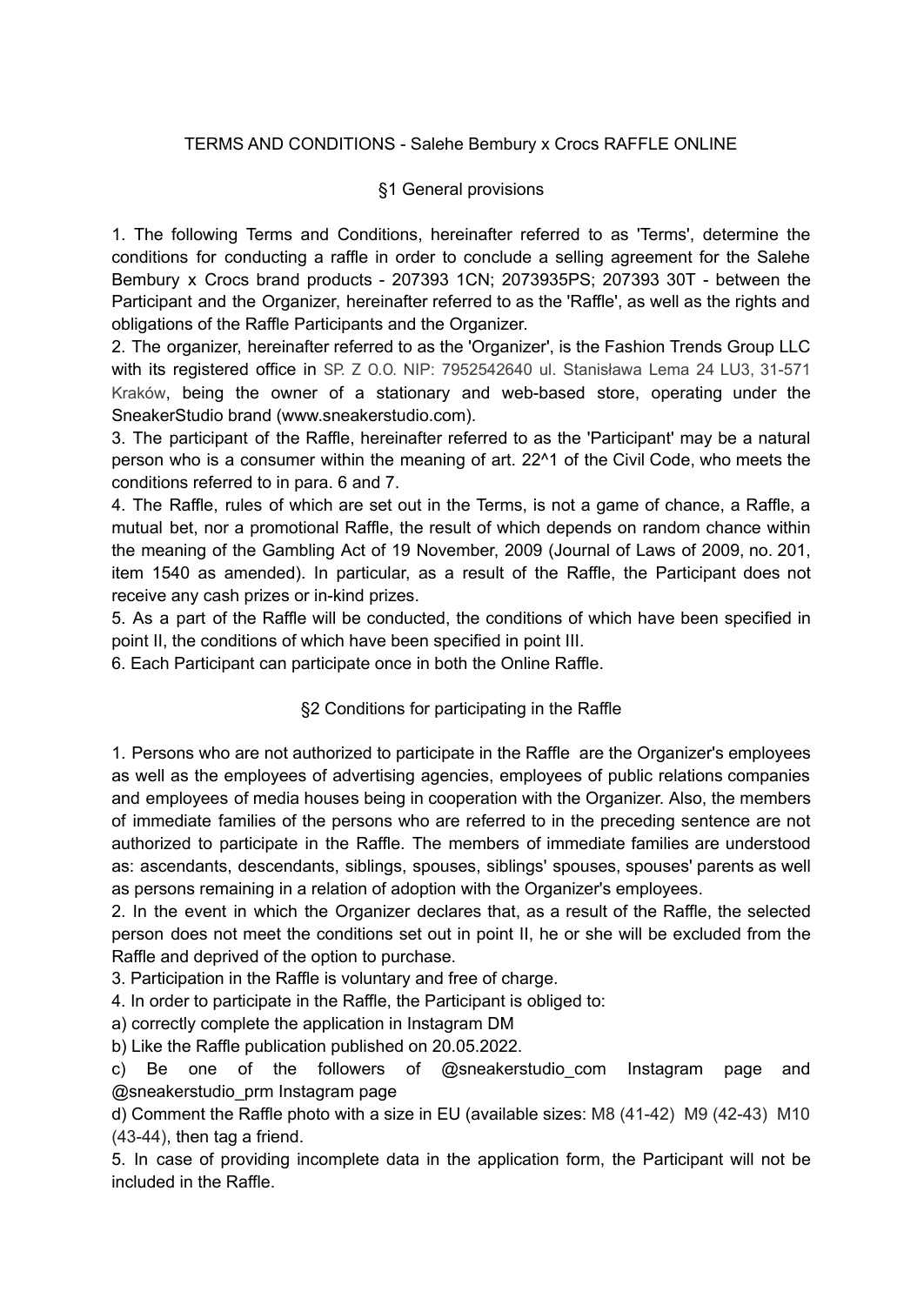6. The Raffle is limited to one pair per Participant.

7. Applications are accepted at the Instagram, starting from May 20 to May 24, 2022.

8. The first part of Raffle will take place on May 25, 2022, at 8:00 AM

9. The participants who are selected through the first part of Raffle, will have the option to purchase 1 pair of Salehe Bembury x Crocs 207393 1CN or 2073935PS or 207393 30T (depending which color he or she put in the comment) shoes in the size selected in the comment, will be notified of this fact with the use of an e-mail message on May 25, 2022, at 8:20 AM to the DM message. Then they should send a DM including: "RAFFLE", your e-mail, name, surname, shipping address (street, house/flat number, postal code, city, country), invoice address, phone number and your shoe size. Additionaly, accept the RODO privacy policy in order to complete the payment.

Registration with the use of the DM message on Instagram is tantamount to applying for participation in the Raffle.

10. The participants selected through the first part of Raffle will receive a payment link with the use of an DM message on May 25, which will be sent to the e-mail address provided in the application form. Payment is possible through the Dotpay service, payment method: "Credit Cards" or "Quick Payment" only. The operator of quick payments is Dotpay LLC, with its registered office in Kraków, 30-552 Kraków, Wielicka 72. More information about the payment procedure can be found at the website: [https://www.dotpay.pl/dla-kupujacych/.](https://www.dotpay.pl/dla-kupujacych/)

11. The Participant is obliged to complete the payment within the time period of 60 minutes after receiving the payment link. In case of payment problems, the Participant is obliged to immediately report the problem to the Organizer, to the email address raffle@ftggroup.com, but no later than 30 minutes after receiving the payment link.

12. In case the payment is not registered within the aforementioned period of time, the link expires automatically and the Participant loses the option of making a transaction as well as the possibility of a repeated participation in the Raffle.

13. Remaining sizes, for payments that will not be completed in first part of Raffle, will be transfered to the second part of Raffle for other participants.

Next draws of the second part of Raffle will take place from 9:00 AM, and true next every 120 mins.

14. After the payment is completed, a sales agreement is concluded between the Organizer and the Participant.

a) Payment in Dotpay must has got e-mail address that was used in Instagram message. In case of put different e-mail address in Dotpay payment than in registration message, and no possibility to compare the payment with message's data, it could cancell the possibility to buy Salehe Bembury x Crocs, and return money on the account from where payment has done.

15. The realization of the sale agreement will be completed within the time period of 24-48 hours, and the parcel will be delivered within the time period of 2-7 business days. The organizer is not responsible for delays in delivery which are caused by the courier company. 16. Delivery costs are defined from the country of delivery:

in Europe - 8 €

outside of Europe - 15 €

countries: Switzerland - 18 €

17. The Salehe Bembury x Crocs 207393 1CN or 2073935PS or 207393 30T could be returned by buyer only in 14 days from the date of delivery.